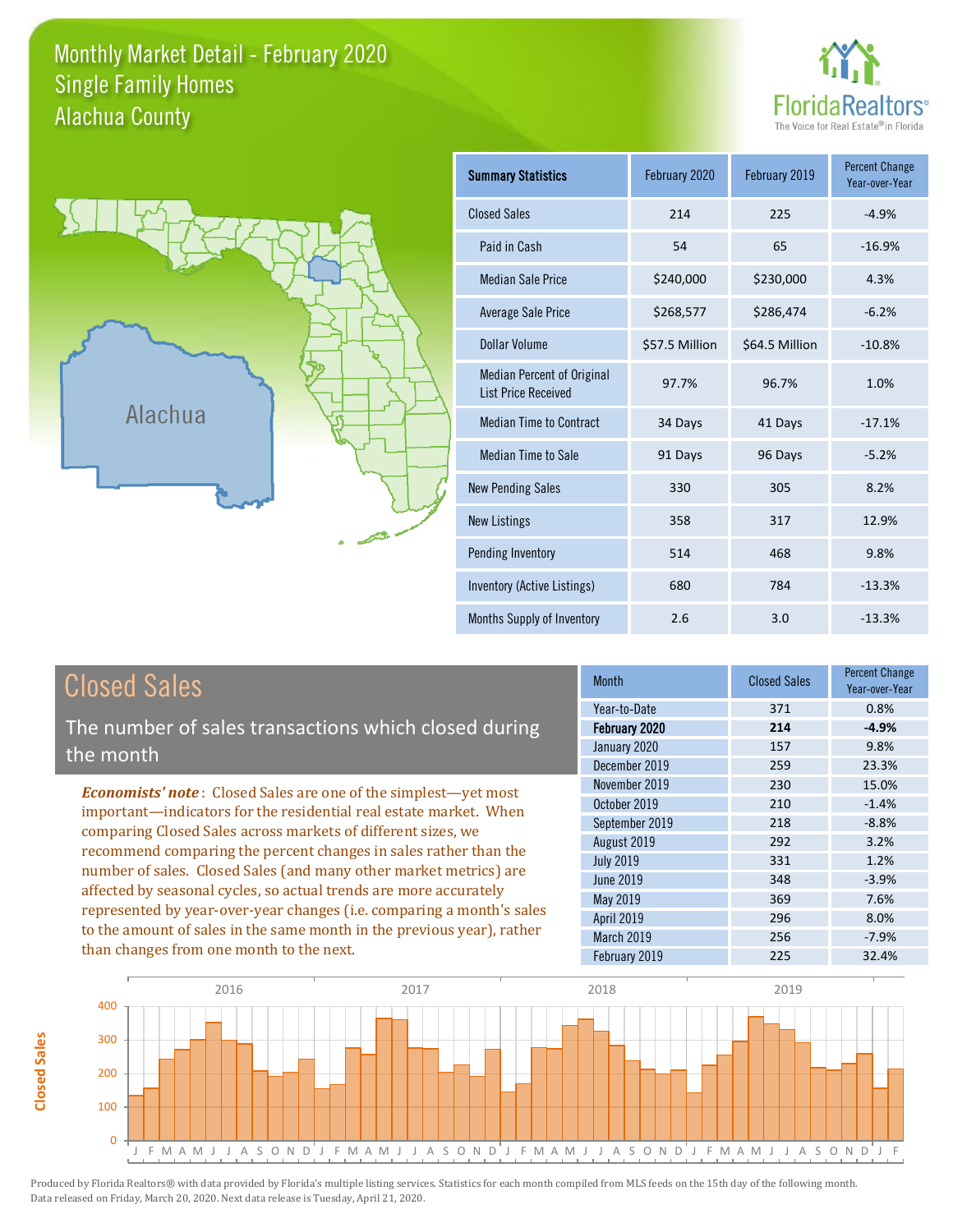

#### $$100,000 - $149,999$  21  $-4.5\%$ Sale Price Closed Sales Percent Change Year-over-Year Less than \$50,000  $\overline{a}$  and  $\overline{a}$  4  $\overline{a}$  -20.0%  $$50.000 - $99.999$  4 -55.6%  $$150.000 - $199.999$  44 -4.3% \$200,000 - \$249,999 45 -11.8% \$400,000 - \$599,999 17 13.3% \$600,000 - \$999,999 6 -40.0% *Economists' note:* Closed Sales are one of the simplest—yet most important—indicators for the residential real estate market. When comparing Closed Sales across markets of different sizes, we recommend comparing the percent changes in sales rather than the number of sales. Closed Sales (and many other market metrics) are affected by seasonal cycles, so actual trends are more accurately represented by year-over-year changes (i.e. comparing a month's sales to the amount of sales in the same month in the previous year), rather than changes from one month to the next. \$1,000,000 or more 1 -83.3%  $$250,000 - $299,999$  28 -12.5% \$300,000 - \$399,999 44 51.7% Closed Sales by Sale Price The number of sales transactions which closed during the month



### Median Time to Contract by Sale Price The median number of days between the listing date and contract date for all Closed Sales during the month

*Economists' note* : Like Time to Sale, Time to Contract is a measure of the length of the home selling process calculated for sales which closed during the month. The difference is that Time to Contract measures the number of days between the initial listing of a property and the signing of the contract which eventually led to the closing of the sale. When the gap between Median Time to Contract and Median Time to Sale grows, it is usually a sign of longer closing times and/or declining numbers of cash sales.

| Sale Price            | Median Time to<br>Contract | <b>Percent Change</b><br>Year-over-Year |
|-----------------------|----------------------------|-----------------------------------------|
| Less than \$50,000    | 65 Days                    | $-44.4%$                                |
| \$50,000 - \$99,999   | 44 Days                    | $-42.9%$                                |
| $$100,000 - $149,999$ | 17 Days                    | $-77.0%$                                |
| $$150,000 - $199,999$ | 43 Days                    | $-10.4%$                                |
| \$200,000 - \$249,999 | 31 Days                    | $-51.6%$                                |
| \$250,000 - \$299,999 | 20 Days                    | $-31.0%$                                |
| \$300,000 - \$399,999 | 60 Days                    | 122.2%                                  |
| \$400,000 - \$599,999 | 66 Days                    | 106.3%                                  |
| \$600,000 - \$999,999 | 46 Days                    | $-52.6%$                                |
| \$1,000,000 or more   | 26 Days                    | 550.0%                                  |



**Closed Sales**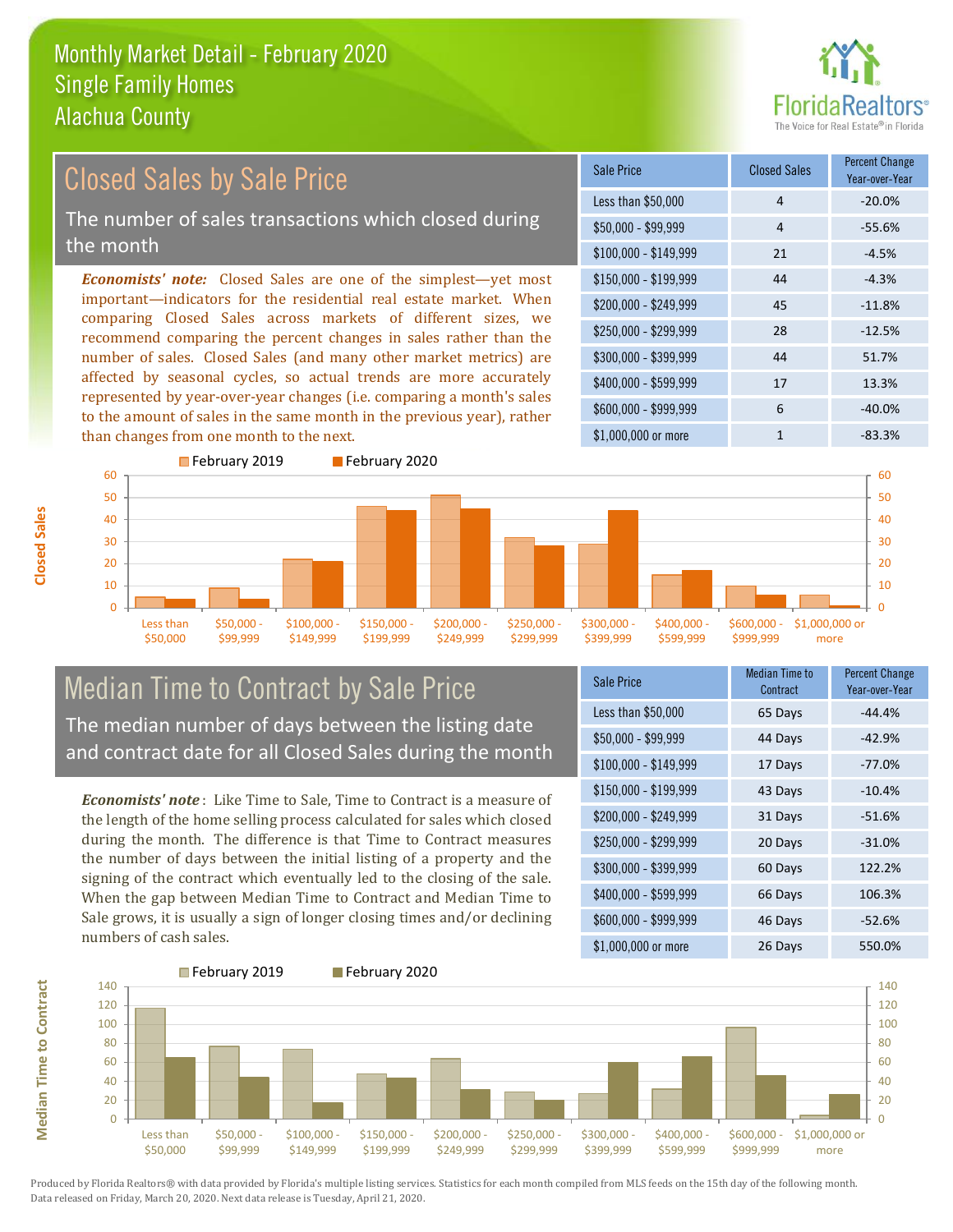

#### New Listings by Initial Listing Price The number of properties put onto the market during the month

*Economists' note:* New Listings tend to rise in delayed response to increasing prices, so they are often seen as a lagging indicator of market health. As prices rise, potential sellers raise their estimations of value—and in the most recent cycle, rising prices have freed up many potential sellers who were previously underwater on their mortgages. Note that in our calculations, we take care to not include properties that were recently taken off the market and quickly relisted, since these are not really *new* listings.

| <b>Initial Listing Price</b> | <b>New Listings</b> | <b>Percent Change</b><br>Year-over-Year |
|------------------------------|---------------------|-----------------------------------------|
| Less than \$50,000           | 3                   | $-40.0%$                                |
| $$50,000 - $99,999$          | 9                   | $-10.0%$                                |
| $$100,000 - $149,999$        | 32                  | 3.2%                                    |
| $$150,000 - $199,999$        | 58                  | 18.4%                                   |
| \$200,000 - \$249,999        | 53                  | $-15.9%$                                |
| $$250,000 - $299,999$        | 58                  | 23.4%                                   |
| \$300,000 - \$399,999        | 73                  | 28.1%                                   |
| \$400,000 - \$599,999        | 50                  | 61.3%                                   |
| \$600,000 - \$999,999        | 18                  | 0.0%                                    |
| \$1,000,000 or more          | 4                   | $-33.3%$                                |



#### Inventory by Current Listing Price The number of property listings active at the end of the month

*Economists' note* : There are a number of ways to define and calculate Inventory. Our method is to simply count the number of active listings on the last day of the month, and hold this number to compare with the same month the following year. Inventory rises when New Listings are outpacing the number of listings that go off-market (regardless of whether they actually sell). Likewise, it falls when New Listings aren't keeping up with the rate at which homes are going off-market.

| <b>Current Listing Price</b> | Inventory | <b>Percent Change</b><br>Year-over-Year |
|------------------------------|-----------|-----------------------------------------|
| Less than \$50,000           | 3         | $-72.7%$                                |
| $$50,000 - $99,999$          | 17        | $-46.9%$                                |
| $$100,000 - $149,999$        | 50        | $-15.3%$                                |
| $$150,000 - $199,999$        | 63        | $-20.3%$                                |
| \$200,000 - \$249,999        | 85        | $-34.6%$                                |
| \$250,000 - \$299,999        | 103       | $-7.2%$                                 |
| \$300,000 - \$399,999        | 166       | 9.2%                                    |
| \$400,000 - \$599,999        | 115       | 0.0%                                    |
| \$600,000 - \$999,999        | 58        | $-13.4%$                                |
| \$1,000,000 or more          | 20        | $-28.6%$                                |



Produced by Florida Realtors® with data provided by Florida's multiple listing services. Statistics for each month compiled from MLS feeds on the 15th day of the following month. Data released on Friday, March 20, 2020. Next data release is Tuesday, April 21, 2020.

**Inventory**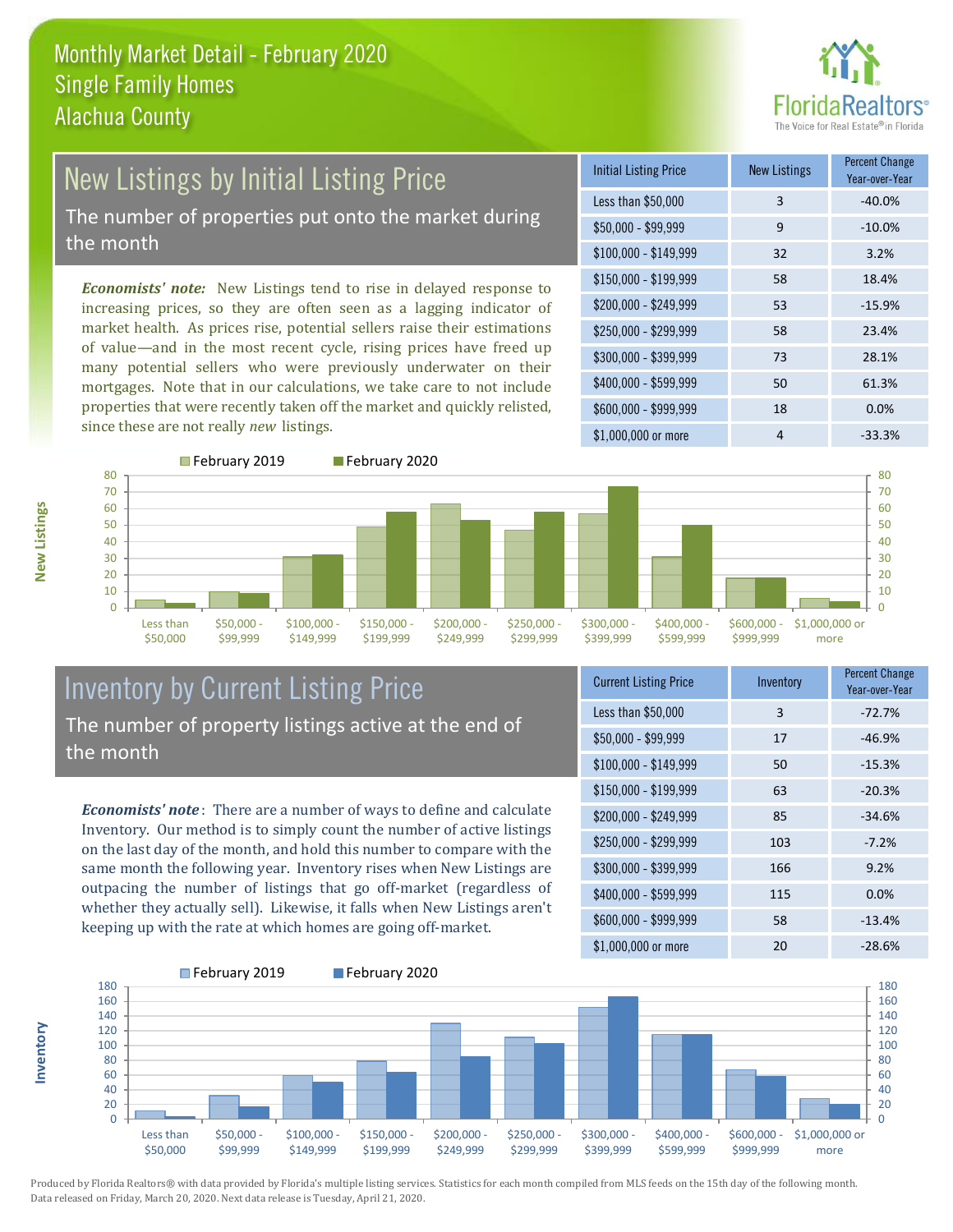#### Monthly Distressed Market - February 2020 Alachua County Single Family Homes



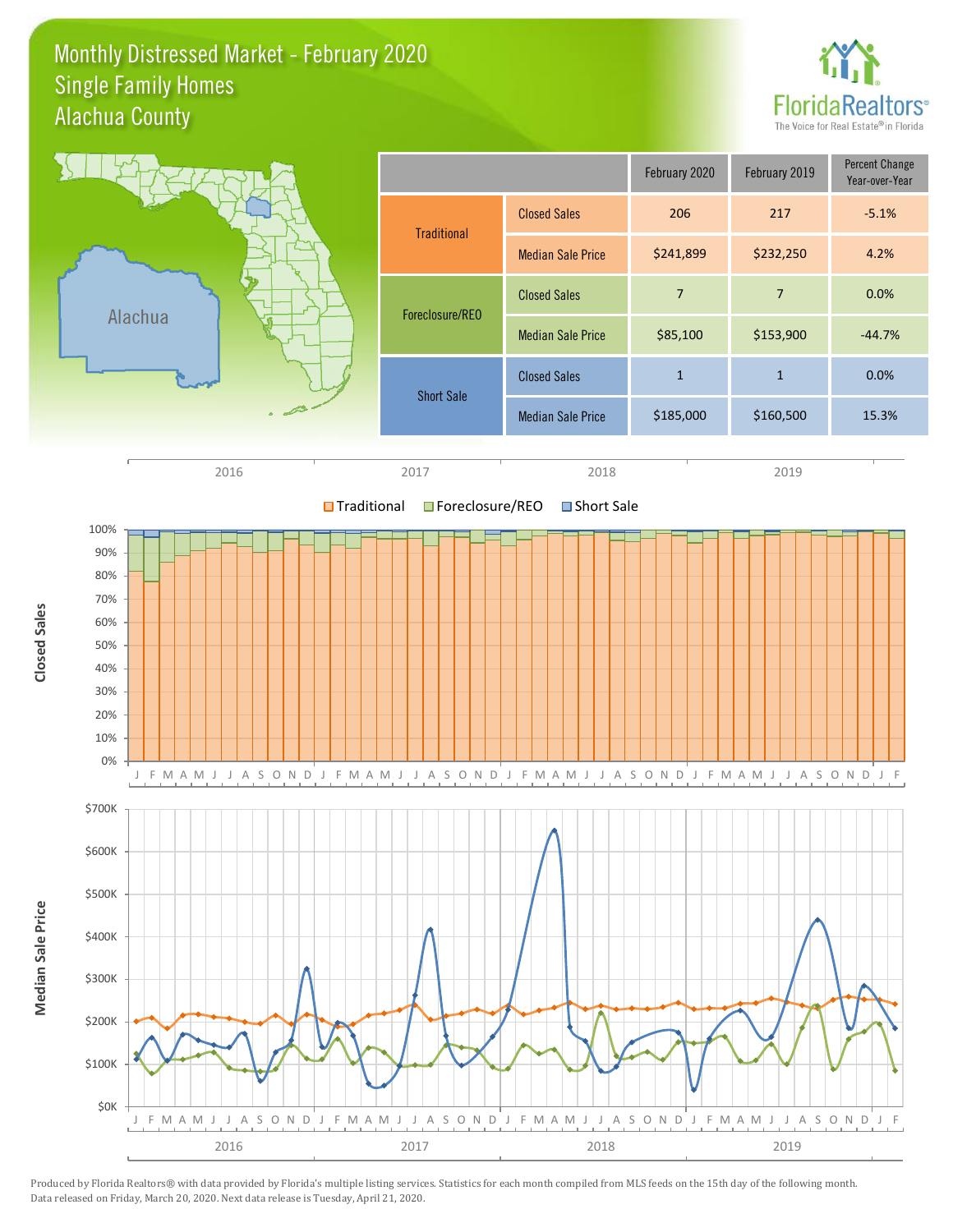Monthly Market Detail - February 2020 Alachua County Townhouses and Condos



13.0% -17.0%

ercent Change ear-over-Yea

> -17.2% 0.0%

-2.8% 5.7% -16.0%

-23.9% -11.7%



to the amount of sales in the same month in the previous year), rather

than changes from one month to the next.

**Closed Sales**

**Closed Sales** 

| <b>Summary Statistics</b>                                       | February 2020 | February 2019 | <b>Percent Change</b><br>Year-over-Year |
|-----------------------------------------------------------------|---------------|---------------|-----------------------------------------|
| <b>Closed Sales</b>                                             | 57            | 58            | $-1.7%$                                 |
| Paid in Cash                                                    | 36            | 34            | 5.9%                                    |
| <b>Median Sale Price</b>                                        | \$118,000     | \$124,500     | $-5.2%$                                 |
| <b>Average Sale Price</b>                                       | \$129,998     | \$121,412     | 7.1%                                    |
| Dollar Volume                                                   | \$7.4 Million | \$7.0 Million | 5.2%                                    |
| <b>Median Percent of Original</b><br><b>List Price Received</b> | 97.3%         | 96.7%         | 0.6%                                    |
| <b>Median Time to Contract</b>                                  | 14 Days       | 13 Days       | 7.7%                                    |
| <b>Median Time to Sale</b>                                      | 48 Days       | 47 Days       | 2.1%                                    |
| <b>New Pending Sales</b>                                        | 96            | 77            | 24.7%                                   |
| <b>New Listings</b>                                             | 125           | 93            | 34.4%                                   |
| <b>Pending Inventory</b>                                        | 114           | 90            | 26.7%                                   |
| Inventory (Active Listings)                                     | 147           | 159           | $-7.5%$                                 |
| <b>Months Supply of Inventory</b>                               | 2.1           | 2.1           | 0.0%                                    |

March 2019 68

| <b>Closed Sales</b>                                                                                                                                                                                                                                                        | <b>Month</b>                         | <b>Closed Sales</b> | <b>Percent Cha</b><br>Year-over-Y |
|----------------------------------------------------------------------------------------------------------------------------------------------------------------------------------------------------------------------------------------------------------------------------|--------------------------------------|---------------------|-----------------------------------|
| The number of sales transactions which closed during                                                                                                                                                                                                                       | Year-to-Date                         | 106                 | 7.1%                              |
|                                                                                                                                                                                                                                                                            | February 2020                        | 57                  | $-1.7%$                           |
| the month                                                                                                                                                                                                                                                                  | January 2020                         | 49                  | 19.5%                             |
|                                                                                                                                                                                                                                                                            | December 2019                        | 61                  | 13.0%                             |
| <b>Economists' note:</b> Closed Sales are one of the simplest-yet most                                                                                                                                                                                                     | November 2019                        | 39                  | $-17.0%$                          |
|                                                                                                                                                                                                                                                                            | October 2019                         | 48                  | $-17.2%$                          |
| important—indicators for the residential real estate market. When<br>comparing Closed Sales across markets of different sizes, we<br>recommend comparing the percent changes in sales rather than the<br>number of sales. Closed Sales (and many other market metrics) are | September 2019<br>August 2019        | 50<br>95            | 0.0%<br>23.4%                     |
|                                                                                                                                                                                                                                                                            | <b>July 2019</b><br><b>June 2019</b> | 89<br>98            | $-23.9%$<br>$-11.7%$              |
| affected by seasonal cycles, so actual trends are more accurately                                                                                                                                                                                                          | May 2019                             | 104                 | $-2.8%$                           |
| represented by year-over-year changes (i.e. comparing a month's sales                                                                                                                                                                                                      | <b>April 2019</b>                    | 93                  | 5.7%                              |

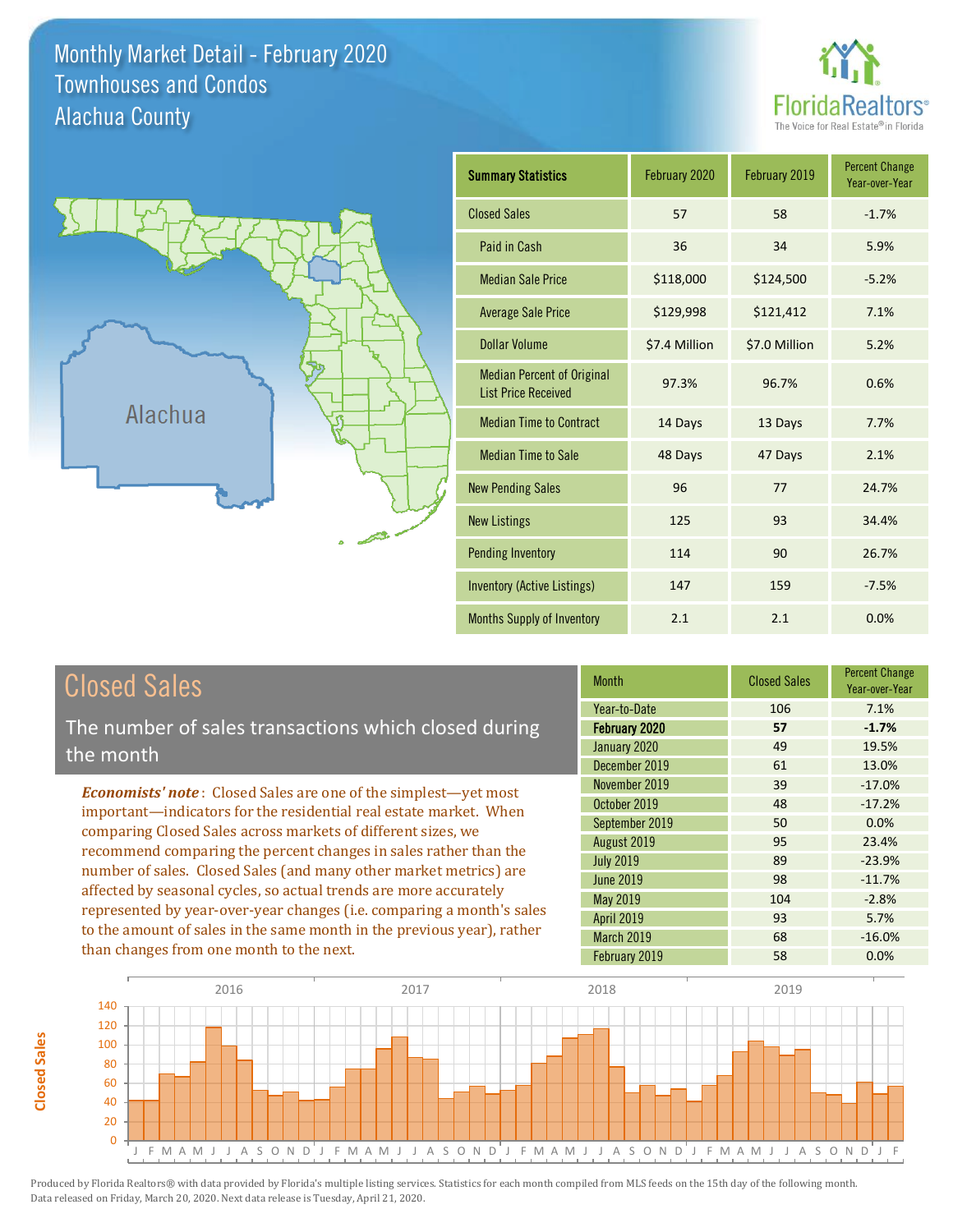than changes from one month to the next.



#### \$100,000 - \$149,999 25 56.3% Sale Price Closed Sales Percent Change Year-over-Year Less than \$50,000 1 1 -80.0% \$50,000 - \$99,999 19 18.8% \$150,000 - \$199,999 7 -61.1% \$200,000 - \$249,999 3 0.0%  $$400,000 - $599,999$  1 N/A \$600,000 - \$999,999 0 0 N/A *Economists' note:* Closed Sales are one of the simplest—yet most important—indicators for the residential real estate market. When comparing Closed Sales across markets of different sizes, we recommend comparing the percent changes in sales rather than the number of sales. Closed Sales (and many other market metrics) are affected by seasonal cycles, so actual trends are more accurately represented by year-over-year changes (i.e. comparing a month's sales to the amount of sales in the same month in the previous year), rather \$250,000 - \$299,999 1 1 N/A \$300,000 - \$399,999 0 0 N/A Closed Sales by Sale Price The number of sales transactions which closed during the month



### Median Time to Contract by Sale Price The median number of days between the listing date and contract date for all Closed Sales during the month

*Economists' note* : Like Time to Sale, Time to Contract is a measure of the length of the home selling process calculated for sales which closed during the month. The difference is that Time to Contract measures the number of days between the initial listing of a property and the signing of the contract which eventually led to the closing of the sale. When the gap between Median Time to Contract and Median Time to Sale grows, it is usually a sign of longer closing times and/or declining numbers of cash sales.

| <b>Sale Price</b>     | Median Time to<br>Contract | <b>Percent Change</b><br>Year-over-Year |
|-----------------------|----------------------------|-----------------------------------------|
| Less than \$50,000    | 126 Days                   | 320.0%                                  |
| $$50,000 - $99,999$   | 17 Days                    | $-41.4%$                                |
| $$100,000 - $149,999$ | 10 Days                    | $-23.1%$                                |
| $$150,000 - $199,999$ | 7 Days                     | 75.0%                                   |
| \$200,000 - \$249,999 | 39 Days                    | 680.0%                                  |
| \$250,000 - \$299,999 | 32 Days                    | N/A                                     |
| \$300,000 - \$399,999 | (No Sales)                 | N/A                                     |
| \$400,000 - \$599,999 | 655 Days                   | N/A                                     |
| \$600,000 - \$999,999 | (No Sales)                 | N/A                                     |
| \$1,000,000 or more   | (No Sales)                 | N/A                                     |

\$1,000,000 or more 0 0 N/A



Produced by Florida Realtors® with data provided by Florida's multiple listing services. Statistics for each month compiled from MLS feeds on the 15th day of the following month. Data released on Friday, March 20, 2020. Next data release is Tuesday, April 21, 2020.

**Median Time to Contract**

**Median Time to Contract**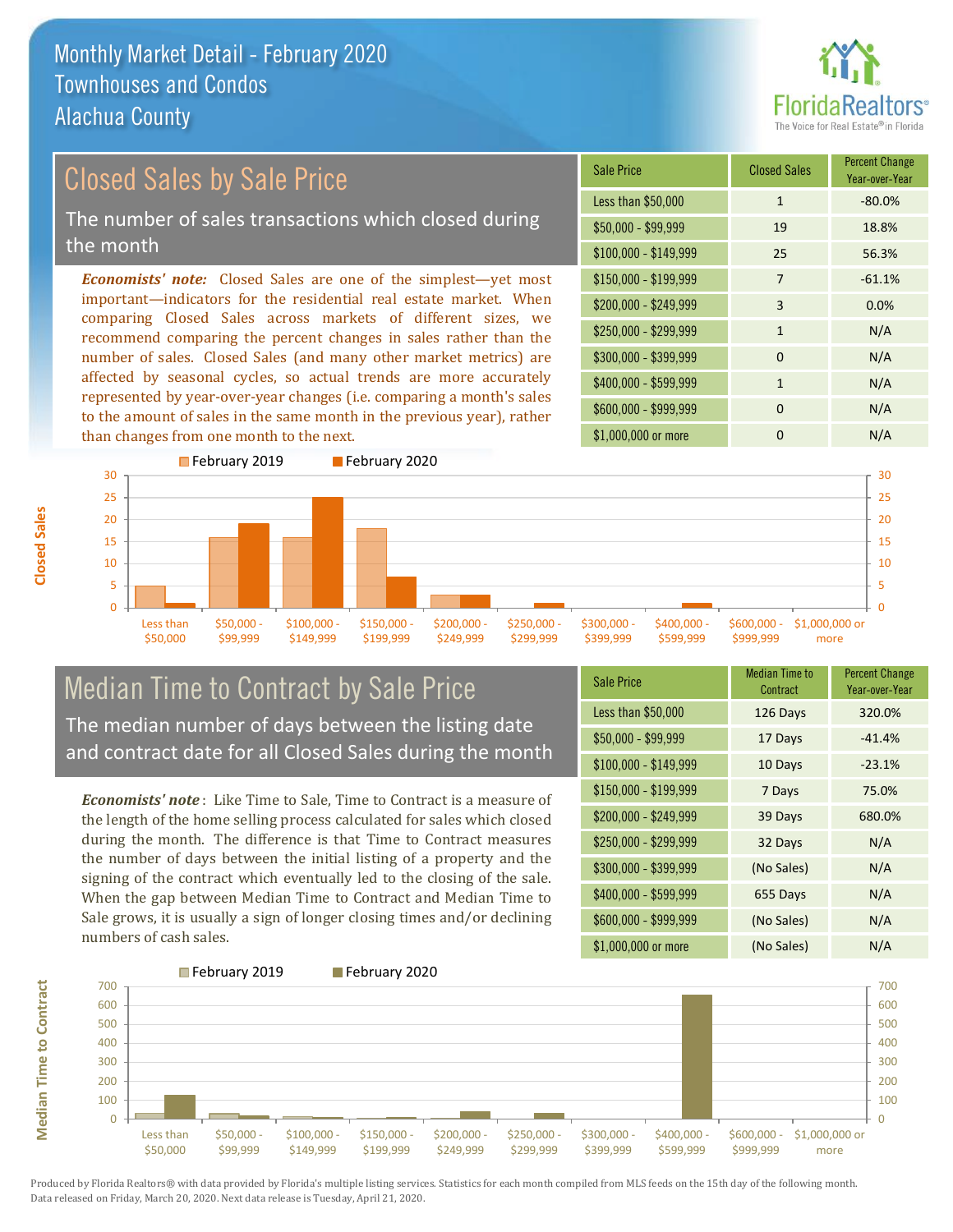

## New Listings by Initial Listing Price

The number of properties put onto the market during the month

*Economists' note:* New Listings tend to rise in delayed response to increasing prices, so they are often seen as a lagging indicator of market health. As prices rise, potential sellers raise their estimations of value—and in the most recent cycle, rising prices have freed up many potential sellers who were previously underwater on their mortgages. Note that in our calculations, we take care to not include properties that were recently taken off the market and quickly relisted, since these are not really *new* listings.

| <b>Initial Listing Price</b> | <b>New Listings</b> | <b>Percent Change</b><br>Year-over-Year |
|------------------------------|---------------------|-----------------------------------------|
| Less than \$50,000           | 0                   | N/A                                     |
| $$50,000 - $99,999$          | 31                  | 19.2%                                   |
| $$100,000 - $149,999$        | 41                  | 0.0%                                    |
| $$150,000 - $199,999$        | 31                  | 63.2%                                   |
| \$200,000 - \$249,999        | 13                  | 160.0%                                  |
| \$250,000 - \$299,999        | 5                   | 150.0%                                  |
| \$300,000 - \$399,999        | $\Omega$            | N/A                                     |
| \$400,000 - \$599,999        | 4                   | N/A                                     |
| \$600,000 - \$999,999        | $\Omega$            | N/A                                     |
| \$1,000,000 or more          | n                   | N/A                                     |



### Inventory by Current Listing Price The number of property listings active at the end of the month

*Economists' note* : There are a number of ways to define and calculate Inventory. Our method is to simply count the number of active listings on the last day of the month, and hold this number to compare with the same month the following year. Inventory rises when New Listings are outpacing the number of listings that go off-market (regardless of whether they actually sell). Likewise, it falls when New Listings aren't keeping up with the rate at which homes are going off-market.

| <b>Current Listing Price</b> | Inventory      | <b>Percent Change</b><br>Year-over-Year |
|------------------------------|----------------|-----------------------------------------|
| Less than \$50,000           | 3              | 50.0%                                   |
| $$50,000 - $99,999$          | 32             | $-30.4%$                                |
| $$100,000 - $149,999$        | 40             | $-28.6%$                                |
| $$150,000 - $199,999$        | 26             | 18.2%                                   |
| \$200,000 - \$249,999        | 23             | 21.1%                                   |
| \$250,000 - \$299,999        | 11             | 37.5%                                   |
| \$300,000 - \$399,999        | 5              | 400.0%                                  |
| \$400,000 - \$599,999        | 5              | 0.0%                                    |
| \$600,000 - \$999,999        | $\overline{2}$ | N/A                                     |
| \$1,000,000 or more          | 0              | N/A                                     |



Produced by Florida Realtors® with data provided by Florida's multiple listing services. Statistics for each month compiled from MLS feeds on the 15th day of the following month. Data released on Friday, March 20, 2020. Next data release is Tuesday, April 21, 2020.

**Inventory**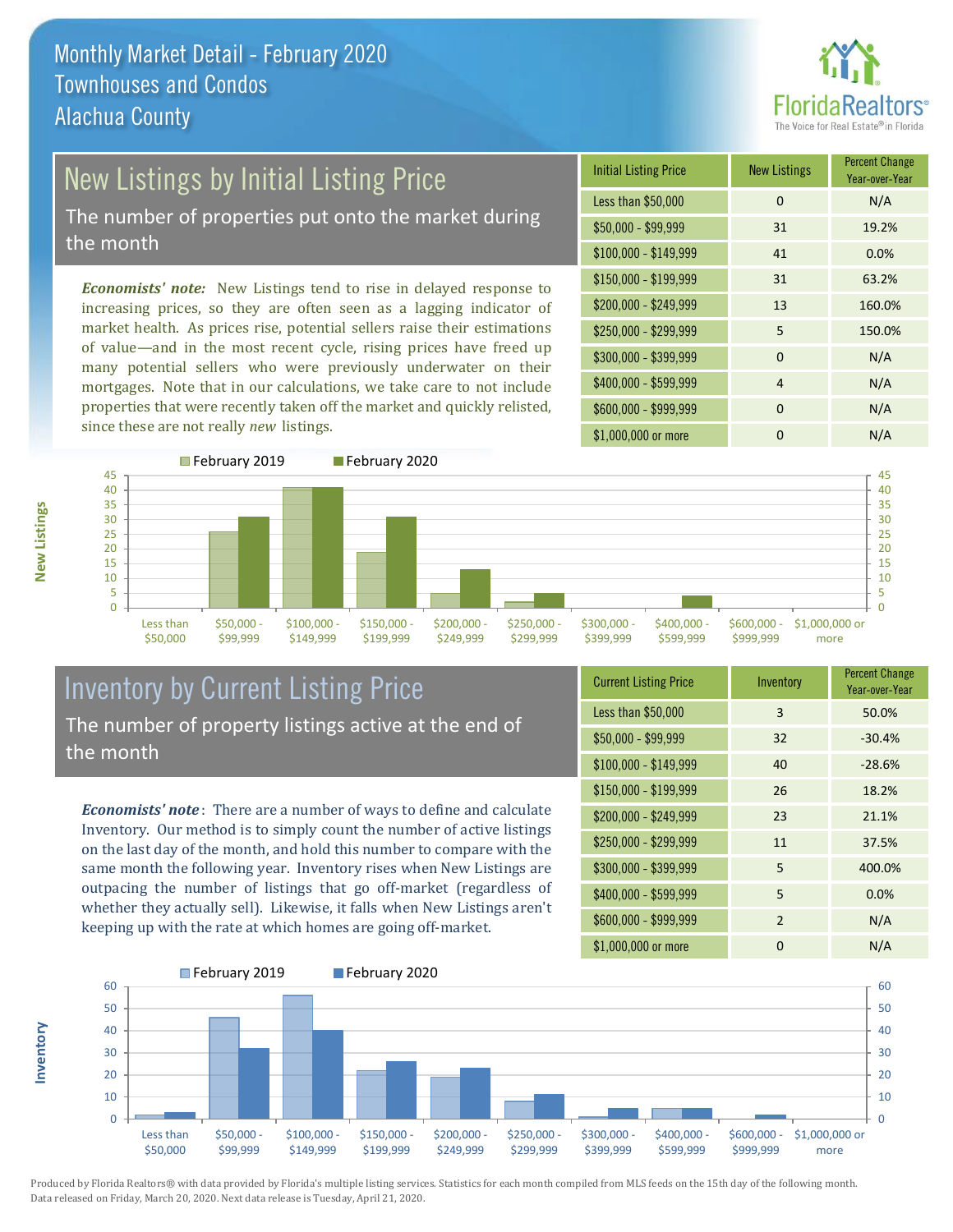#### Monthly Distressed Market - February 2020 Alachua County Townhouses and Condos



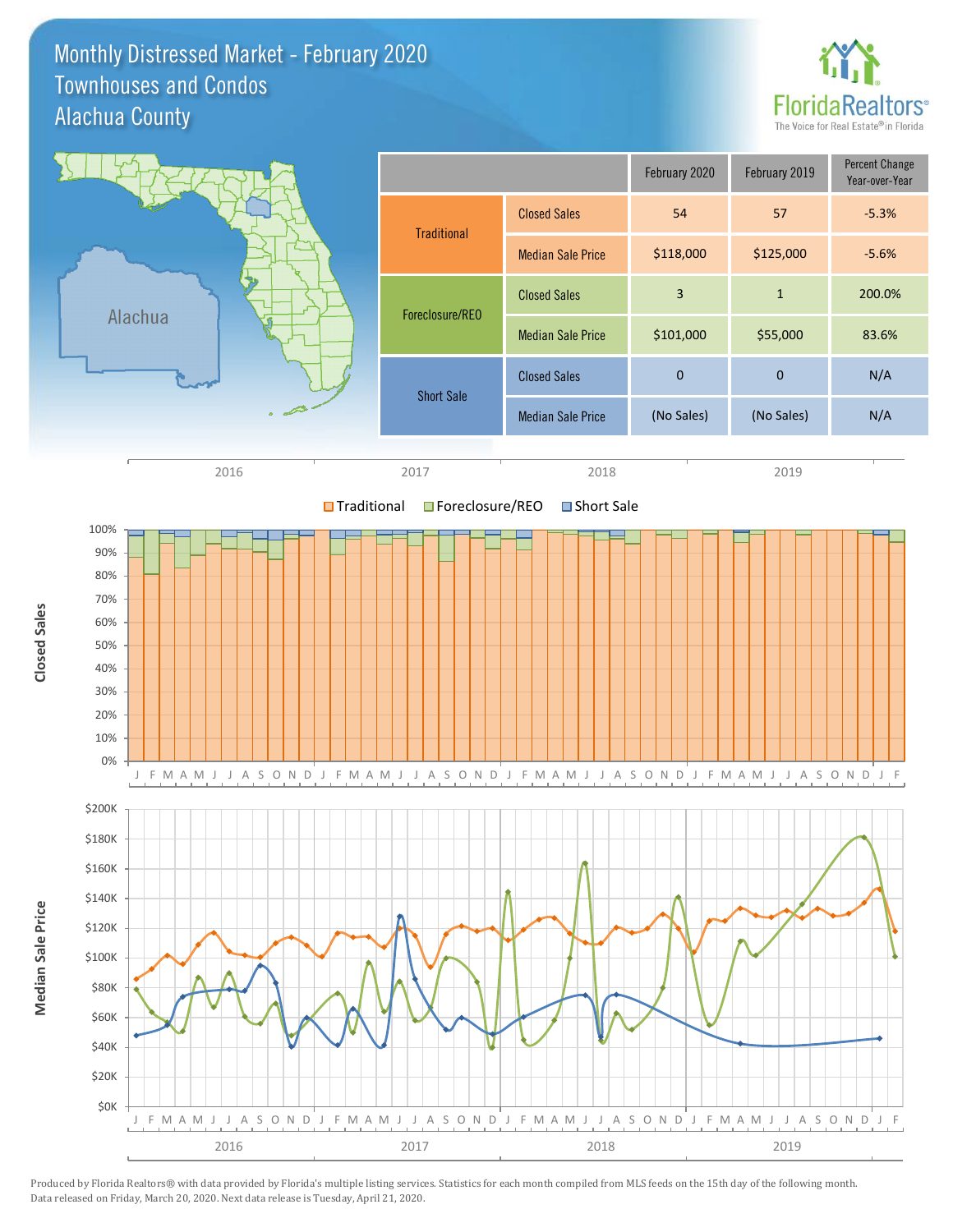#### Monthly Market Detail - February 2020 Alachua County Manufactured Homes





**Closed Sales**

**Closed Sales** 

| <b>Summary Statistics</b>                                       | February 2020 | February 2019 | <b>Percent Change</b><br>Year-over-Year |
|-----------------------------------------------------------------|---------------|---------------|-----------------------------------------|
| <b>Closed Sales</b>                                             | $\mathbf{1}$  | 10            | $-90.0%$                                |
| Paid in Cash                                                    | $\mathbf{1}$  | 6             | $-83.3%$                                |
| <b>Median Sale Price</b>                                        | \$55,000      | \$92,500      | $-40.5%$                                |
| Average Sale Price                                              | \$55,000      | \$98,178      | $-44.0%$                                |
| Dollar Volume                                                   | \$55,000      | \$981,780     | $-94.4%$                                |
| <b>Median Percent of Original</b><br><b>List Price Received</b> | 100.0%        | 96.8%         | 3.3%                                    |
| <b>Median Time to Contract</b>                                  | 7 Days        | 30 Days       | $-76.7%$                                |
| Median Time to Sale                                             | 35 Days       | 95 Days       | $-63.2%$                                |
| <b>New Pending Sales</b>                                        | 17            | 16            | 6.3%                                    |
| <b>New Listings</b>                                             | 17            | 17            | 0.0%                                    |
| Pending Inventory                                               | 27            | 26            | 3.8%                                    |
| Inventory (Active Listings)                                     | 54            | 53            | 1.9%                                    |
| Months Supply of Inventory                                      | 5.2           | 5.3           | $-1.9%$                                 |

| <b>Closed Sales</b>                                                                                                                                                                                   | <b>Month</b>                                  | <b>Closed Sales</b> | <b>Percent Change</b><br>Year-over-Year |
|-------------------------------------------------------------------------------------------------------------------------------------------------------------------------------------------------------|-----------------------------------------------|---------------------|-----------------------------------------|
| The number of sales transactions which closed during                                                                                                                                                  | Year-to-Date<br>February 2020<br>January 2020 | 12<br>1<br>11       | $-40.0%$<br>$-90.0%$<br>10.0%           |
| the month                                                                                                                                                                                             | December 2019                                 | 10                  | $0.0\%$                                 |
| <b>Economists' note:</b> Closed Sales are one of the simplest-yet most                                                                                                                                | November 2019                                 | 8                   | $-11.1%$                                |
| important—indicators for the residential real estate market. When<br>comparing Closed Sales across markets of different sizes, we<br>recommend comparing the percent changes in sales rather than the | October 2019                                  | 10                  | 25.0%                                   |
|                                                                                                                                                                                                       | September 2019                                | 16                  | 220.0%                                  |
|                                                                                                                                                                                                       | August 2019                                   | 11                  | $-15.4%$                                |
|                                                                                                                                                                                                       | <b>July 2019</b>                              | 9                   | $-18.2%$                                |
| number of sales. Closed Sales (and many other market metrics) are                                                                                                                                     | June 2019                                     | 13                  | 8.3%                                    |
| affected by seasonal cycles, so actual trends are more accurately                                                                                                                                     | May 2019                                      | 10                  | $-28.6%$                                |
| represented by year-over-year changes (i.e. comparing a month's sales<br>to the amount of sales in the same month in the previous year), rather                                                       | April 2019                                    | 14                  | 100.0%                                  |
|                                                                                                                                                                                                       | <b>March 2019</b>                             | 11                  | 10.0%                                   |
| than changes from one month to the next.                                                                                                                                                              | February 2019                                 | 10                  | 400.0%                                  |

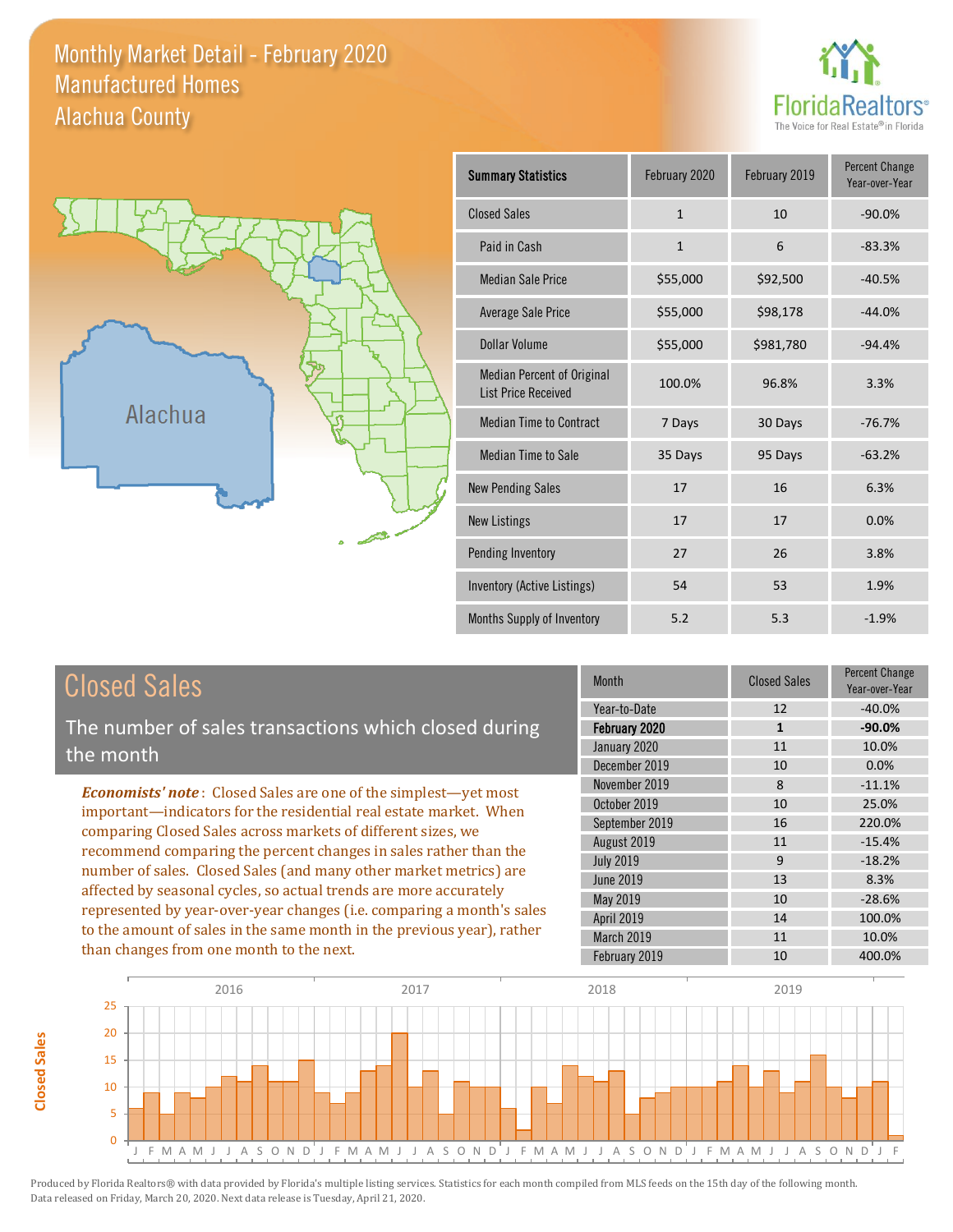than changes from one month to the next.



#### \$100,000 - \$149,999 0 -100.0% Sale Price Closed Sales Percent Change Year-over-Year Less than \$50,000 0 0 -100.0%  $$50.000 - $99.999$  1 -80.0% \$150,000 - \$199,999 0 -100.0% \$200,000 - \$249,999 0 0 N/A  $$400,000 - $599,999$  0 N/A \$600,000 - \$999,999 0 0 N/A *Economists' note:* Closed Sales are one of the simplest—yet most important—indicators for the residential real estate market. When comparing Closed Sales across markets of different sizes, we recommend comparing the percent changes in sales rather than the number of sales. Closed Sales (and many other market metrics) are affected by seasonal cycles, so actual trends are more accurately represented by year-over-year changes (i.e. comparing a month's sales to the amount of sales in the same month in the previous year), rather \$250,000 - \$299,999 0 0 N/A \$300,000 - \$399,999 0 0 N/A Closed Sales by Sale Price The number of sales transactions which closed during the month



# Median Time to Contract by Sale Price and contract date for all Closed Sales during the month

*Economists' note* : Like Time to Sale, Time to Contract is a measure of the length of the home selling process calculated for sales which closed during the month. The difference is that Time to Contract measures the number of days between the initial listing of a property and the signing of the contract which eventually led to the closing of the sale. When the gap between Median Time to Contract and Median Time to Sale grows, it is usually a sign of longer closing times and/or declining numbers of cash sales.

| Sale Price            | Median Time to<br>Contract | <b>Percent Change</b><br>Year-over-Year |
|-----------------------|----------------------------|-----------------------------------------|
| Less than \$50,000    | (No Sales)                 | N/A                                     |
| $$50,000 - $99,999$   | 7 Days                     | $-89.6%$                                |
| $$100,000 - $149,999$ | (No Sales)                 | N/A                                     |
| $$150,000 - $199,999$ | (No Sales)                 | N/A                                     |
| \$200,000 - \$249,999 | (No Sales)                 | N/A                                     |
| \$250,000 - \$299,999 | (No Sales)                 | N/A                                     |
| \$300,000 - \$399,999 | (No Sales)                 | N/A                                     |
| \$400,000 - \$599,999 | (No Sales)                 | N/A                                     |
| \$600,000 - \$999,999 | (No Sales)                 | N/A                                     |
| \$1,000,000 or more   | (No Sales)                 | N/A                                     |

\$1,000,000 or more 0 0 N/A



**Median Time to Contract**

**Median Time to Contract** 

The median number of days between the listing date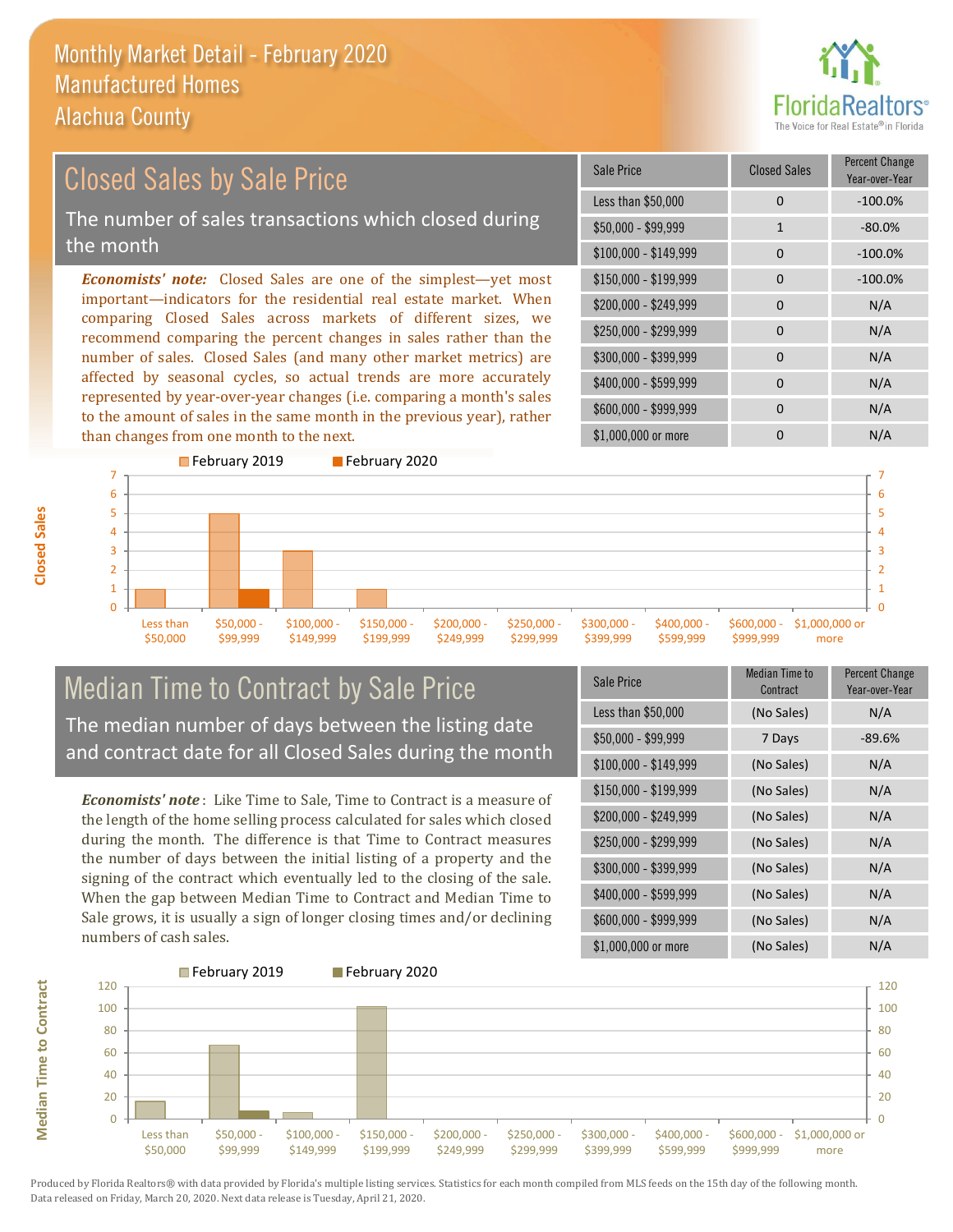

### New Listings by Initial Listing Price The number of properties put onto the market during the month

*Economists' note:* New Listings tend to rise in delayed response to increasing prices, so they are often seen as a lagging indicator of market health. As prices rise, potential sellers raise their estimations of value—and in the most recent cycle, rising prices have freed up many potential sellers who were previously underwater on their mortgages. Note that in our calculations, we take care to not include properties that were recently taken off the market and quickly relisted, since these are not really *new* listings.

| <b>Initial Listing Price</b> | <b>New Listings</b> | <b>Percent Change</b><br>Year-over-Year |
|------------------------------|---------------------|-----------------------------------------|
| Less than \$50,000           | 0                   | $-100.0%$                               |
| $$50,000 - $99,999$          | 4                   | $-33.3%$                                |
| $$100,000 - $149,999$        | 9                   | 28.6%                                   |
| \$150,000 - \$199,999        | $\mathfrak{p}$      | 0.0%                                    |
| \$200,000 - \$249,999        | 0                   | N/A                                     |
| \$250,000 - \$299,999        | 0                   | $-100.0%$                               |
| \$300,000 - \$399,999        | $\mathbf{1}$        | N/A                                     |
| \$400,000 - \$599,999        | 1                   | N/A                                     |
| \$600,000 - \$999,999        | 0                   | N/A                                     |
| \$1,000,000 or more          | O                   | N/A                                     |



### Inventory by Current Listing Price The number of property listings active at the end of the month

*Economists' note* : There are a number of ways to define and calculate Inventory. Our method is to simply count the number of active listings on the last day of the month, and hold this number to compare with the same month the following year. Inventory rises when New Listings are outpacing the number of listings that go off-market (regardless of whether they actually sell). Likewise, it falls when New Listings aren't keeping up with the rate at which homes are going off-market.

**Inventory**

**New Listings**

| <b>Current Listing Price</b> | Inventory      | Percent Change<br>Year-over-Year |
|------------------------------|----------------|----------------------------------|
| Less than \$50,000           | $\mathbf{1}$   | $-80.0%$                         |
| $$50,000 - $99,999$          | 12             | $-45.5%$                         |
| $$100,000 - $149,999$        | 20             | 42.9%                            |
| \$150,000 - \$199,999        | 10             | 42.9%                            |
| \$200,000 - \$249,999        | 2              | $-33.3%$                         |
| \$250,000 - \$299,999        | $\mathbf{1}$   | $-50.0%$                         |
| \$300,000 - \$399,999        | 3              | N/A                              |
| \$400,000 - \$599,999        | $\overline{2}$ | N/A                              |
| \$600,000 - \$999,999        | $\mathbf{1}$   | N/A                              |
| \$1,000,000 or more          | $\mathfrak{p}$ | N/A                              |